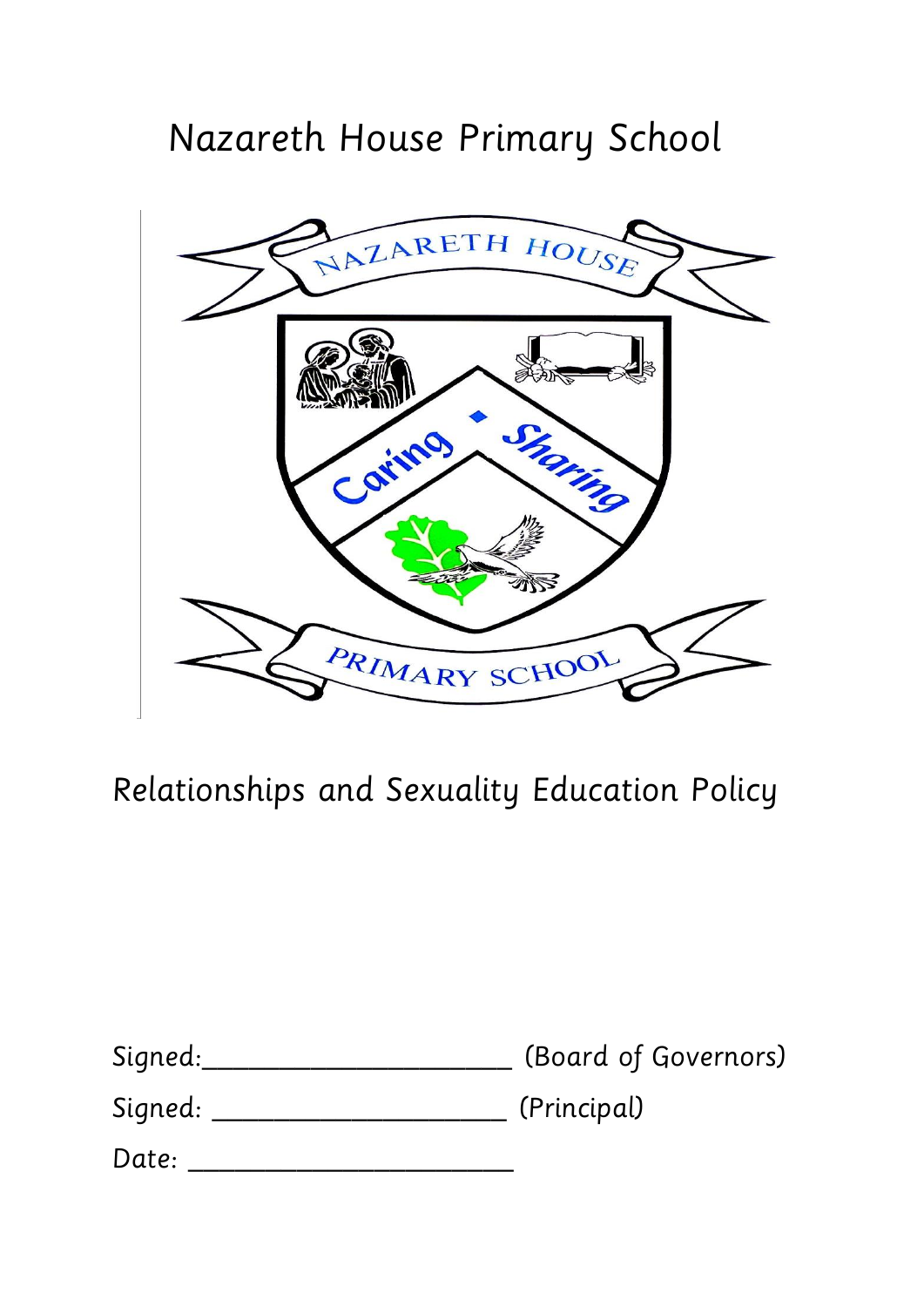#### **Introduction**

As a Catholic school, we at Nazareth House Primary School, seek to provide a caring, secure and happy environment in which all children are treated as unique individuals who are given the opportunity to grow in independence and develop self-confidence. We believe this will enable our children to develop socially, spiritually, morally, intellectually, emotionally, etc. for personal and family life, for working life, for living in the community and for leisure.

#### **Purpose**

All pupils have a right to an education which adequately prepares them for adult life, and Relationships and Sexuality Education (RSE) plays an integral part. The provision of RSE is an equal opportunities issue.

We can help develop the self-esteem of pupils by creating a climate of trust and acceptance in which each person is valued and respected and encouraged to feel good about themselves. Pupils are encouraged to recognise their individual needs, to respect the needs and wants of others, and to develop the skills and self-esteem to become confident adolescents. RSE plays a part in increasing informed choice by providing opportunities for pupils to examine their own values and beliefs in the light of those held by others.

Deeper understanding of the values and beliefs that they hold can help pupils to clarify why they think and behave as they do, to separate fact from fiction, to recognise prejudice and to respect the views, emotions and feelings of others. Many pupils cannot or are unwilling to talk to their parents about growing up and about sexual matters. We can offer information and provide opportunities to consider feelings and concerns within a secure environment.

# **Context**

The Northern Ireland Curriculum aims to empower young people to achieve their potential and to make informed and responsible decisions throughout their lives. Elements of RSE are embedded in many areas of the curriculum, such as Personal Development and Mutual Understanding, the World Around Us and Religious Education.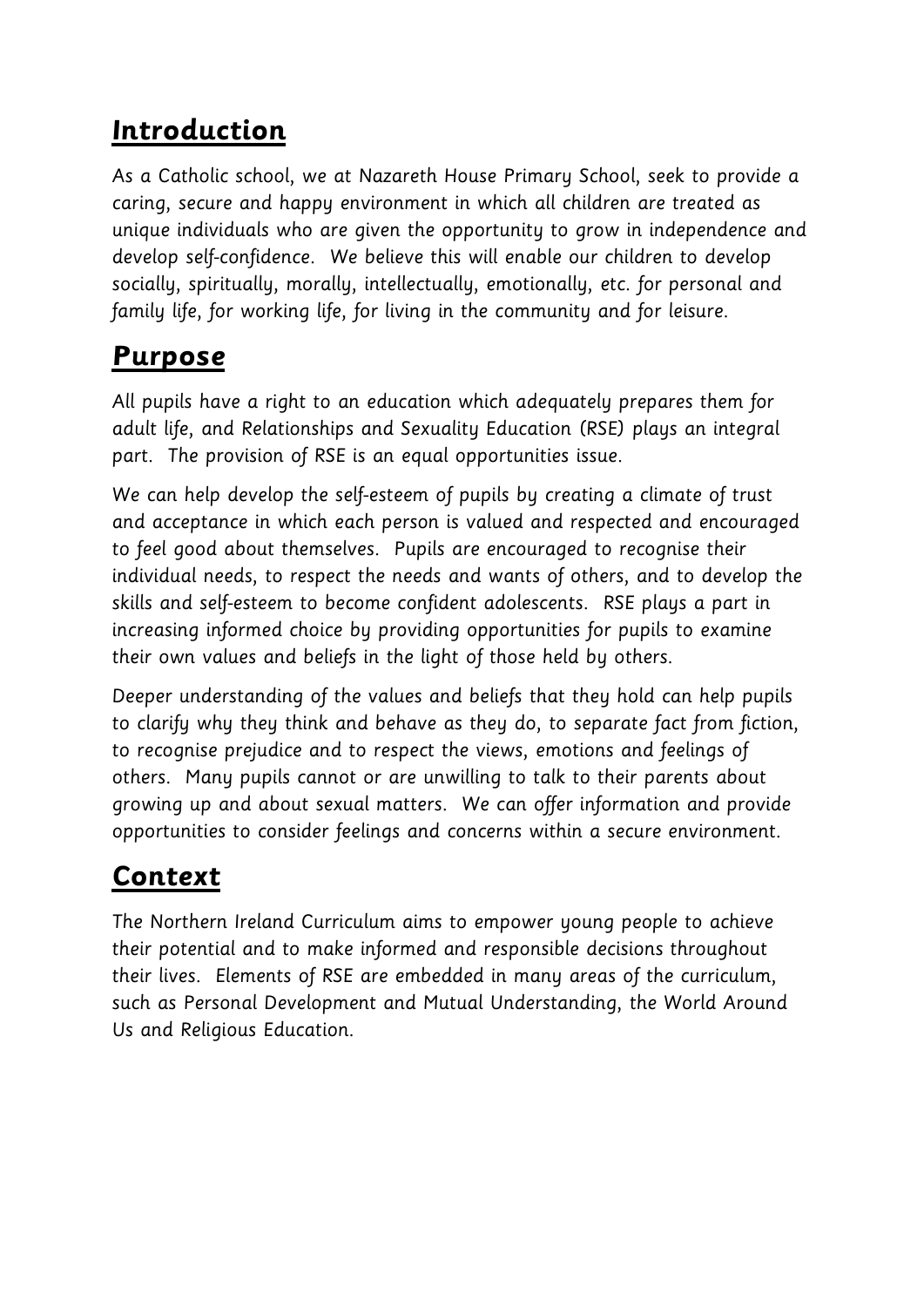#### **Aims**

The aims of RSE are to:

- Enhance the personal development, self-esteem and well-being of the child
- Promote responsible behaviour and the ability to make informed decisions
- Foster an understanding of, and a healthy attitude to, human sexuality and relationships in a moral, social and spiritual framework
- Help the child come to value family life
- Appreciate the responsibilities of parenthood
- Promote an appreciation of the value of human life and the wonder of birth
- Learn how to develop and enjoy personal relationships and friendships which are based on responsibility and mutual respect
- Build the foundations for developing more personal relationships in later life
- Make positive, responsible choices about themselves and others and the way they live their lives

#### **Skills**

The RSE curriculum should enable pupils to develop the skills necessary to form and maintain relationships and to make informed choices and decisions regarding health and well-being. Pupils should also be helped to develop skills to critically evaluate the wide range of information, opinions, attitudes and values. They need opportunities to develop:

- **Practical skills** for everyday living, for supporting others and for future parenting
- **Communication skills-** learning to listen, listening to others' point of view, putting one's own view forward clearly and appropriately, giving and receiving feedback, handling and resolving conflict peacefully and being assertive
- **Decision-making and Problem-Solving skills** for sensible choices made in the light of relevant information, making moral judgements about what to do in actual situations and putting these judgements into practice, acting responsibly and with initiative as an individual or as a member of a variety of groups
- **Inter-personal skills** for managing relationships confidently and effectively and for developing as an effective group member or leader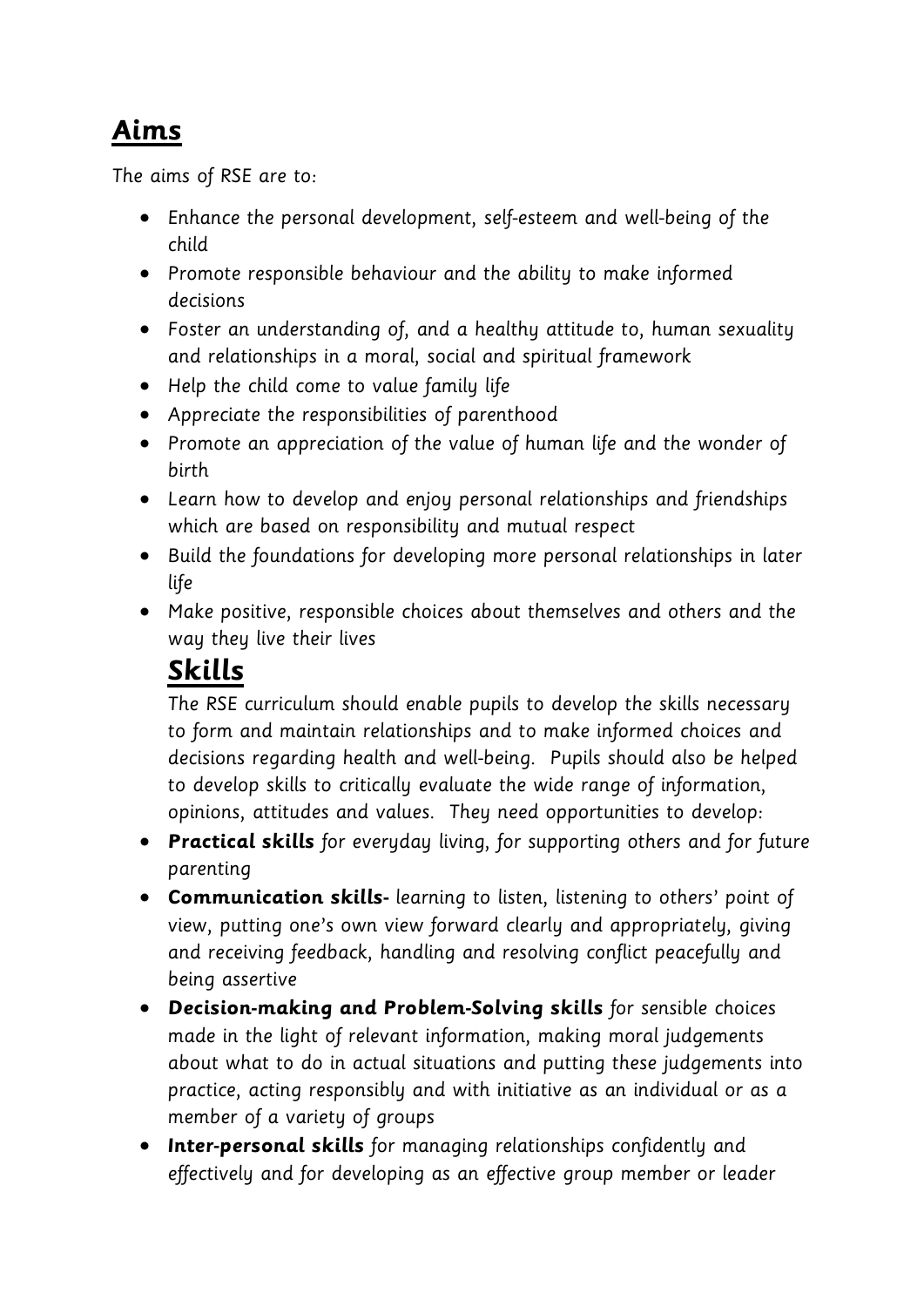#### **Relationships Between Home, School And Community**

The effectiveness of this RSE policy and programme is dependent on a collaborative process involving teachers, parents, governors and other educational and health professionals. Each of the partners has distinctive contributions to make. Teachers, governors and parents can raise any concerns they might have about RSE issues and the Senior Management Team will address these or refer to the Board of Governors, if necessary.

#### **The Role of Senior Management**

A planned, structured and coherent approach to RSE will be sought throughout the school, in conjunction with CCMS. Implementing this and other related policies will be managed by the Designated and Deputy Designated Teachers for Child Protection. Consultation will need to be initiated with governors, staff, parents, health professionals and other relevant community representatives, as necessary.

#### **The Role of Governors**

The governors will try to foster and support the development of our RSE policy and similar related policies by collaborating with teachers and parents. They shall facilitate the consultative process whereby the school community can respond and contribute on relevant issues. The governors of the school will seek to accommodate and be sensitive to the religious and cultural beliefs of both teachers and parents while fulfilling their responsibility to ensure the availability of adequate RSE for all children.

### **The Role of Teachers**

The classroom teacher has a significant and diverse role to play in the planning and implementation of RSE in the school. At all times, the role must be considered to be complementary to that of parents, taking cognisance of the individual needs, age, maturity, stage of development and family background of the child. The class teacher will strive to promote the aims of this policy and other related policies and deliver the requirements of RSE at the level appropriate to their particular class.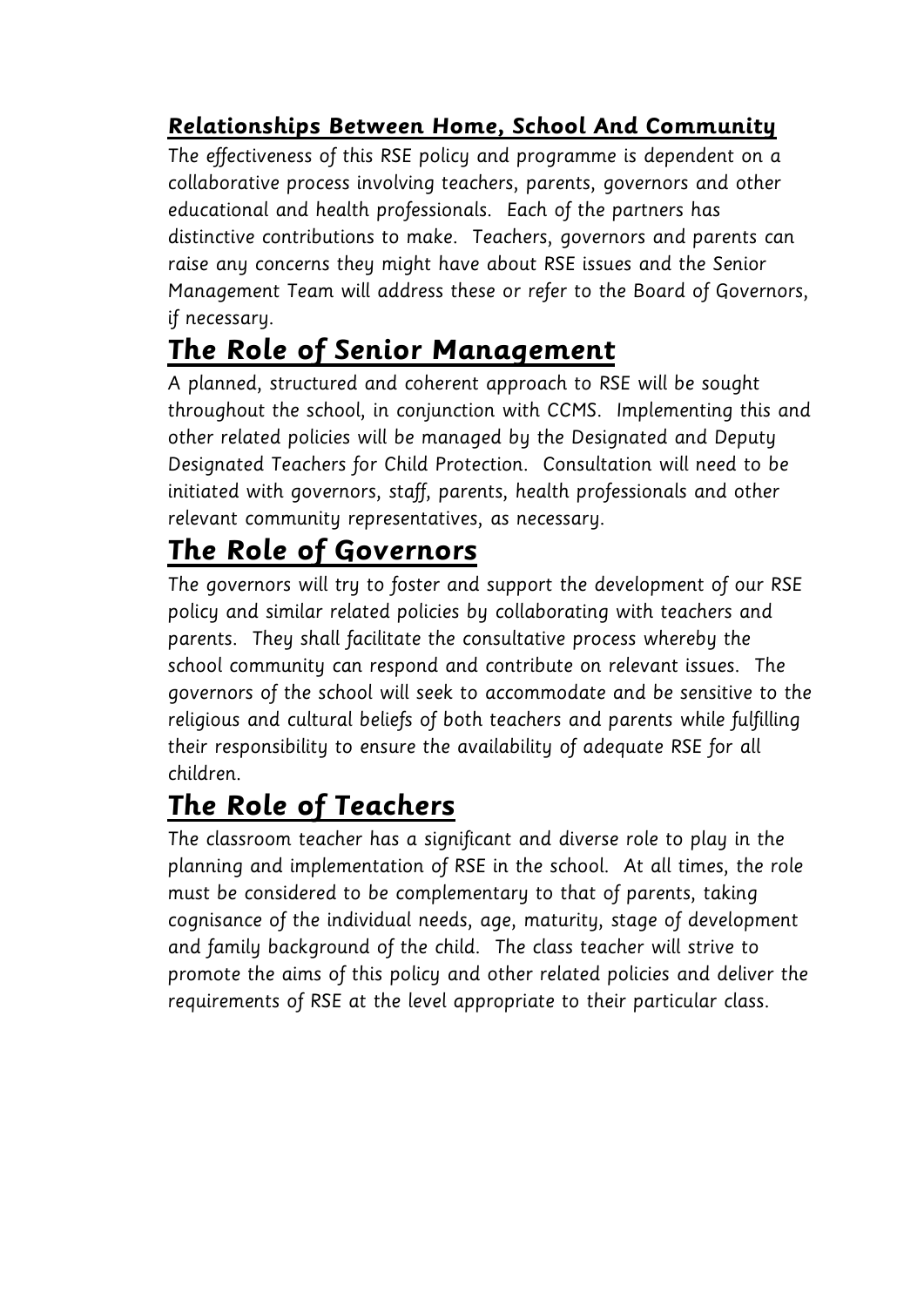### **Curriculum Organisation**

The Northern Ireland Curriculum offers opportunities to develop an RSE programme in a holistic and cross-curricular way. The Relationships and Sexuality Programme, "The Wonder of My Being" has been drawn up in response from requests from primary schools to meet some of the requirements of the Revised NI Primary Curriculum Key Stages 1 and 2, in particular in the area of Personal Development and Mutual Understanding. The materials are intended as guidance for teachers in Catholic schools, and each school should interpret them in accordance with its ethos.

They should be presented as part of the Religious Education programme. The lessons for each year group have direct links with the corresponding Alive-O Programme and with the PDMU materials "Living, Learning Together". Year 7 is also linked to the "Love for Life" resources. It is not necessary that the programme be delivered as a block of lessons. Teachers may deliver it at any time they consider appropriate, as they progress through the year.

Prayer is included in each lesson. This will be a reminder to the children of the love of God for each of them as they journey through life. The programme is cumulative and will help to provide a firm foundation for children to build and sustain relationships.

#### **Involving Parents**

No school programme can be a substitute for the role of parents in educating their children in relationships and sexuality. "The Wonder of My Being" programme aims to build on the foundations laid by the parents and offers links with parents in many of the lessons. Our aim is to introduce a programme which enables both parents and teachers to work together. The home exerts a major influence on all aspects of a child's life, and especially so in the domain of relationships and sexuality. Parents are often concerned about the information their children are receiving from their peers and from television, internet, newspapers and magazines. We will attempt to provide opportunities for pupils to consider this information and ensure they receive accurate information. Parents will be made aware of the content of the programme prior to the delivery of the lessons.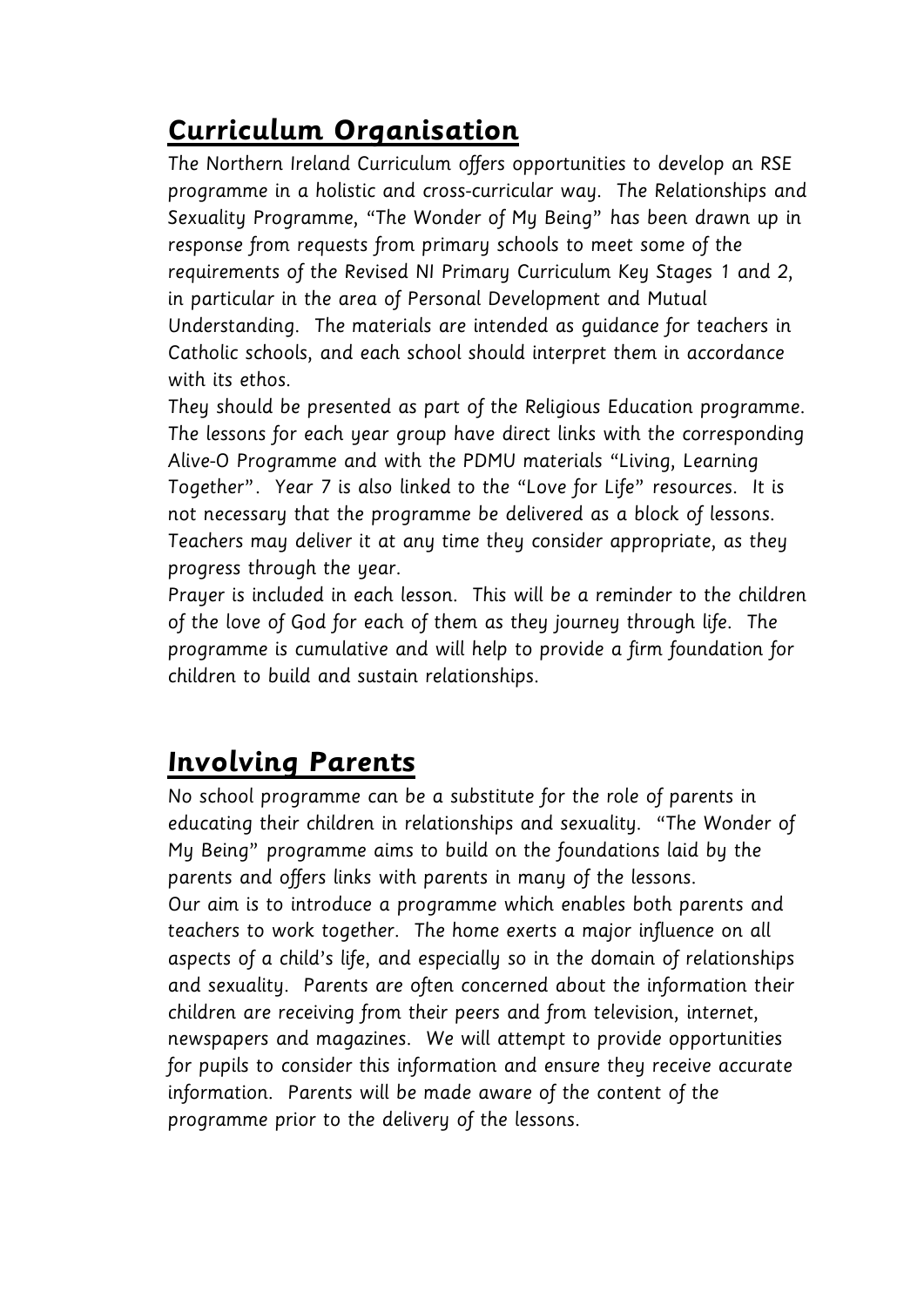**The Rights And Responsibilities Of Parents**

**We will strive to facilitate the following rights of the parents;**

Parents of pupils in grant-aided schools have a right to have their children educated in accordance with their (the parents') wishes, in so far as this is compatible with the provision of efficient instruction and training and the avoidance of unreasonable public expenditure. Parents also have a duty to cause their child to receive efficient full-time education suitable to his/her age, ability and aptitude and to any special needs he/she may have, either by regular attendance at school or otherwise. We will endeavour to take account of the wishes of any parent who chooses to excuse their child from particular, or all, RSE lessons.

#### **An Overview of "The Wonder of My Being" Programme**

#### **Foundation Stage**

- To appreciate that I am a boy/girl
- To appreciate that I am part of a family
- To understand that I grew in my mother's womb
- To learn that Jesus was part of a family
- To appreciate that I am special
- To understand that I needed help with everything when I was a baby
- To understand that I have grown and changed since I was a baby
- To understand some developmental stages of babies, e.g. crawling, walking, talking
- To appreciate that my family loves and cares for me
- To appreciate that God chose Mary to be the mother of His Son Jesus
- To appreciate that Mary and Joseph loved and cared for Jesus

#### **Key Stage One**

- To appreciate that people celebrate weddings
- To appreciate the qualities that are required for friendship
- To appreciate the qualities necessary for family
- To appreciate how a mother cares for her new baby
- To appreciate that Jesus helped Mary and Joseph at home
- To appreciate how we can help at home
- To appreciate that Mary was told by an angel that she was to be the mother of Jesus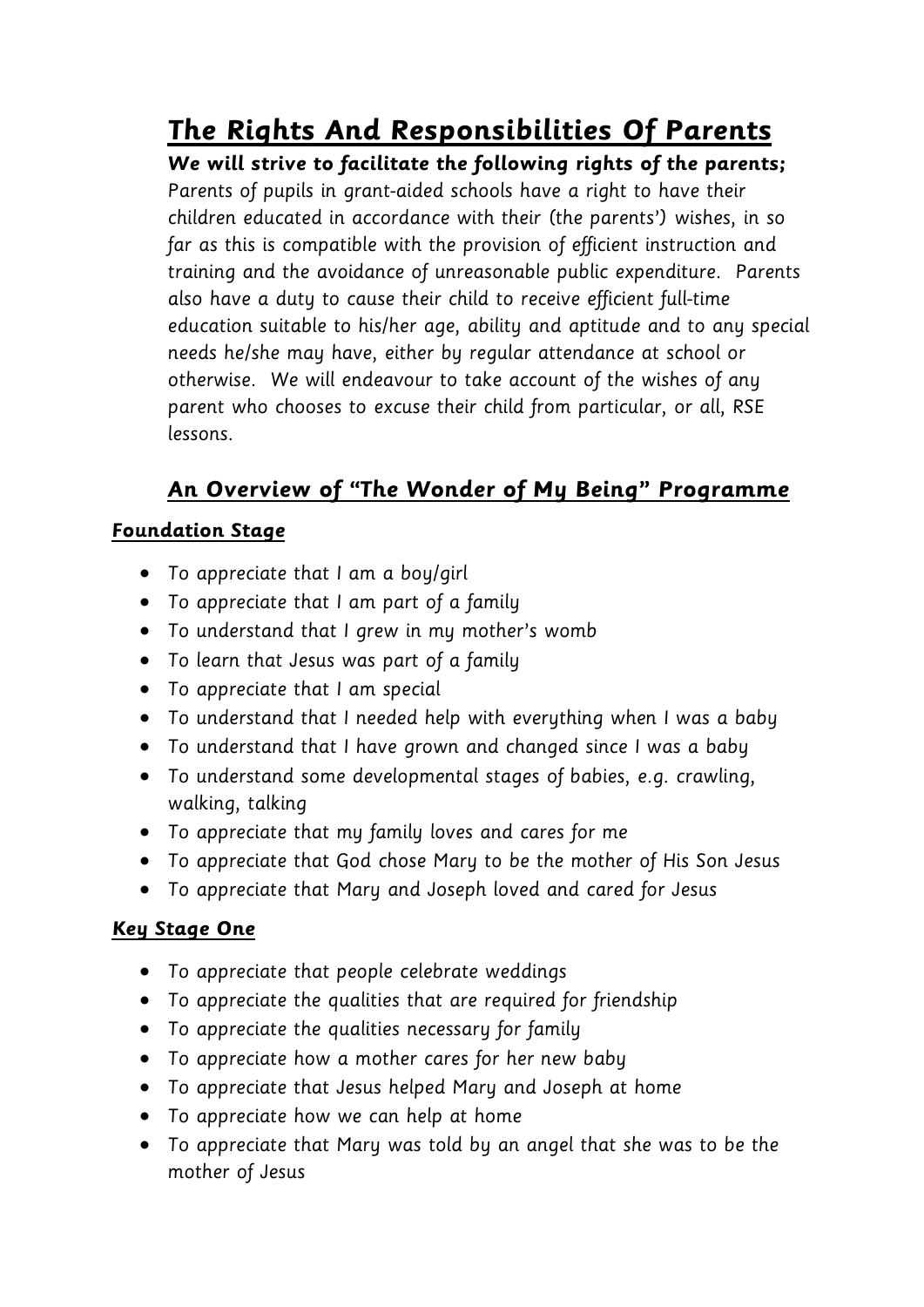- To appreciate that an angel appeared to Joseph to tell him he would be the one to care for Mary and Jesus
- To appreciate the role of Mary as the mother of God
- To appreciate the qualities and values that were part of the Holy Family of Nazareth
- To learn the vocabulary associated with pregnancy and birth
- To appreciate the preparations that were needed for your birth
- To appreciate that family is a gift from God

#### **Key Stage Two**

- To appreciate the uniqueness of each person
- To appreciate that we are all created in the image and likeness of God
- To appreciate the importance of preparing responsibly for new life
- To appreciate the stages of development between birth and two years
- To appreciate we change as we grow (2 years-9/10 years)
- To be aware of people who help us grow and develop: family, church, society
- To revisit the Sacrament of Baptism so that the children can become aware of their place in God's family
- To appreciate the stages of growth before birth
- To recognise significant moments in our lives to date
- To recognise that we are created by God and that our bodies are sacred
- To recognise that our bodies change as we grow
- To appreciate that everyone is part of the Body of Christ
- To appreciate the values of friendship in our lives
- To identify negative behaviour and how it can affect other people
- To appreciate that we are called by God
- To appreciate the presence of God in our lives as we grow and change
- To appreciate the talents that each of us has and consider how we will use these as we grow and change
- To appreciate the qualities and characteristics of friendship
- To understand the importance of accepting and respecting each other just as we are
- To make pupils aware that they are influenced by many different people and things
- To appreciate that I can be a good or bad influence on others
- To help make informed decisions about their lives
- To enable the children to face future changes with optimism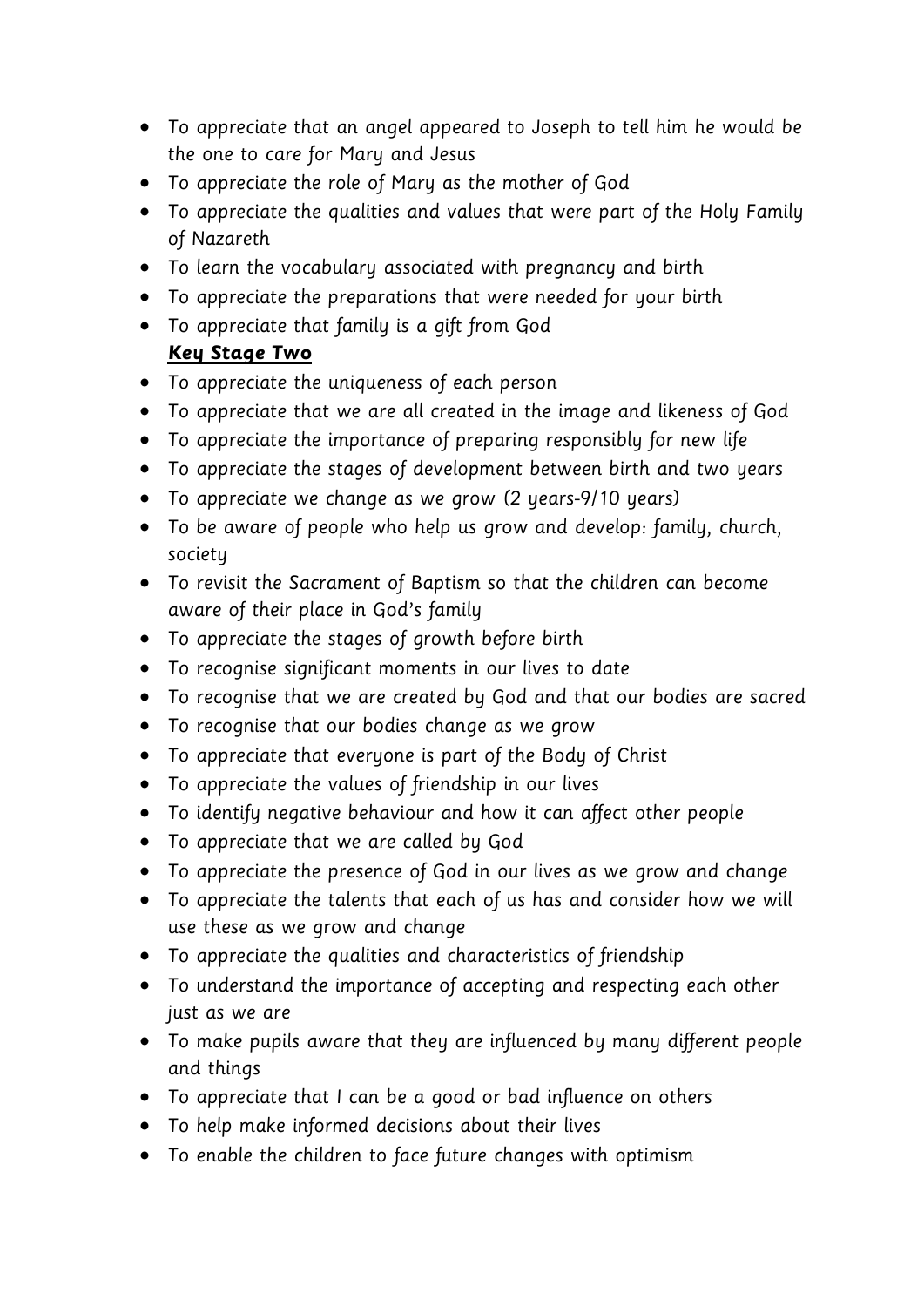# **Confidentiality in the Classroom**

At Nazareth House Primary School, we respect the child's right to privacy. A key rule to agree in advance of any discussion is that no one will be expected to ask or answer any personal questions. It is equally important that the teacher shares this right and never feels obliged to impart information about his/her own personal life. However, as teachers, we should not promise confidentiality. A child does not have the right to expect that incidents in the classroom or in the wider context of the school will not be reported, as appropriate, to his/her parents and/or the Principal. Both pupils and parents should be informed that confidentiality cannot be maintained if:

- Physical or sexual abuse is suspected
- A child confides in a member of staff and requests that the information is kept secret. The child must be told, sensitively, that the matter must be reported. The Principal/Designated Teacher must be informed of any disclosures which might suggest that a pupil is at risk and the appropriate measures must be taken.

Teachers can provide general educational advice to all pupils as part of the curriculum. This general advice can be given to pupils individually or within group situations. It is important that the type of advice and the manner in which it is given is supportive of the role of the parents. There will be occasions when teachers will have to exercise their discretion and judgement about how to deal with particular issues raised by an individual or by a group of pupils. An initial judgement will need to be made about whether or not it is appropriate to deal with the issues with the whole class. The teacher may wish to discuss the issues with the parents to see how they would like the matter to be handled. Teacher colleagues or the school nurse may be approached for advice. It may be appropriate to respond to the issues with individual pupils, or to arrange time for group discussion outside class time. In all cases, teachers should encourage pupils to discuss any issues and concerns they might have with their parents, if this is appropriate.

The first concern of parents is likely to be for the safety and well-being of their children. It is important that if pupils feel they cannot talk to their parents, they have access to support from teachers at school.